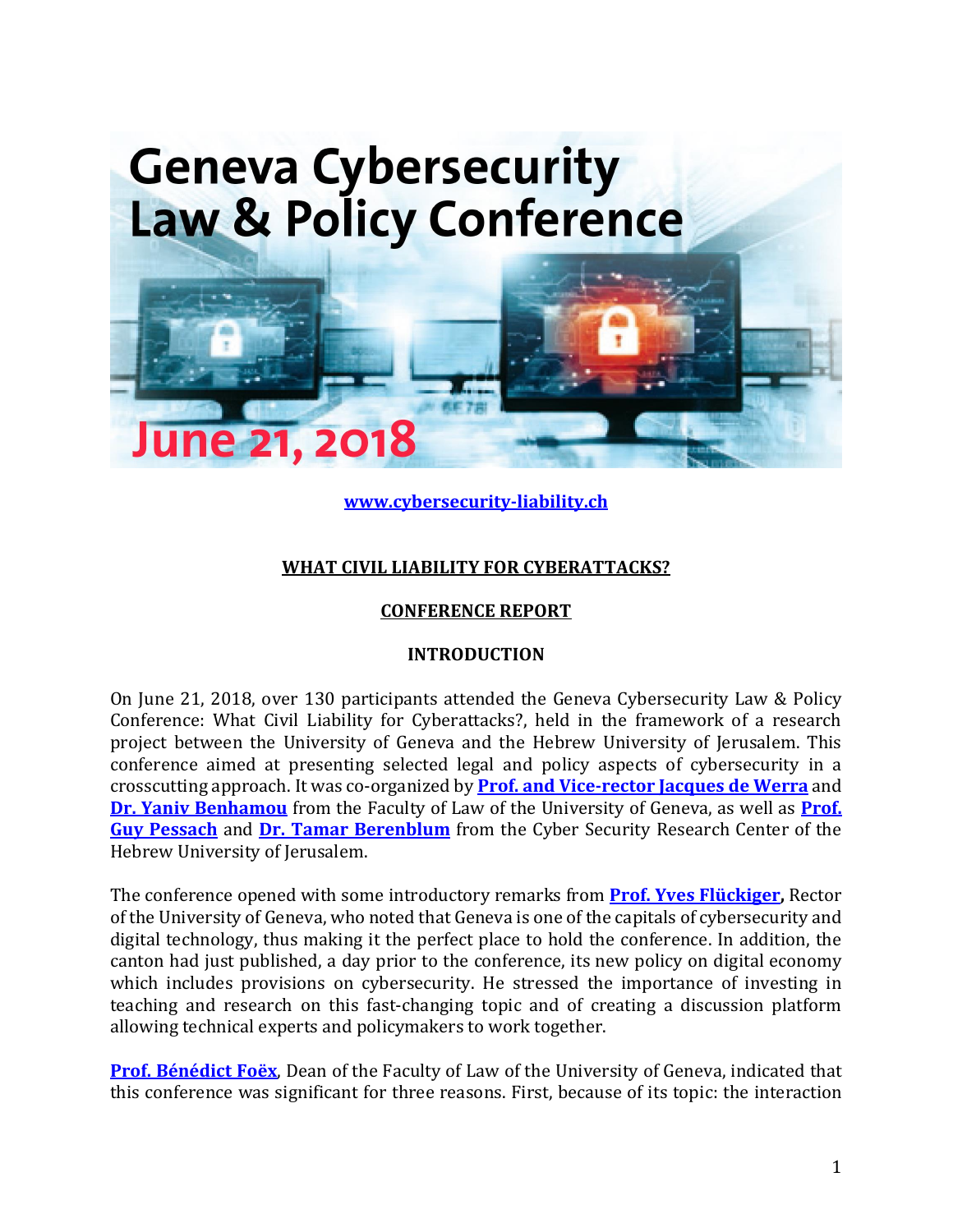between cybersecurity and policy is highly relevant in today's world, and numerous unresolved issues are at stake. Second, because of the expertise of its organizers, the University of Geneva and the Hebrew University of Jerusalem (the latter boasting a Cyber Security Research Center), who have undertaken a large joint research project examining the legal involvement needed to properly regulate cybersecurity breaches. Third, because it addresses urgent questions that are currently not fully explored nor grasped by lawyers. By having both academics and professionals from different industries as panelists, the conference intends to provide answers that will have an impact on the "real world".

**[Prof. Jacques de Werra](https://www.unige.ch/droit/collaborateur/professeurs/dewerra-jacques/)**, Vice-rector of the University of Geneva, closed the introduction by adding that two partners, the Geneva [Internet Platform](https://www.giplatform.org/) (GIP) an[d Clusis,](https://clusis.ch/) supported the event, which was also part of the 5<sup>th</sup> edition of the UNIGE Internet L@w Summer School.<sup>1</sup> He explained that the traditional perspective of cybersecurity viewed as involving only two actors – the cyber pirate and the cyber-victim – is too narrow. It has become clear that attention should be paid to the entire cybersecurity ecosystem, which involves not only victims and pirates, but also clients, employees, boards of directors, information technology (IT) vendors, insurers, and even States – different stakeholders who may all have a role to play in cybersecurity liability issues. Moreover, we need to define the nature of this liability: is it criminal, civil, or both? What damages can be claimed? What is the standard of care? What is the role of data protection? How can insurance apply? How do new technologies, such as artificial intelligence (AI), impact the liability of legal persons? The University of Geneva's and Hebrew University of Jerusalem's joint research project hopes to analyze those issues and open certain policy options.

# **FIRST PANEL CIVIL LIABILITY FOR CYBER-ATTACKS: SELECTED ISSUES AND CHALLENGES**

The first panel was chaired by **[Prof. Christopher](https://hls.harvard.edu/faculty/directory/10055/Bavitz) Bavitz**, Clinical Professor of Law at Harvard Law School (HLS) and Managing Director of HLS's Cyberlaw Clinic, and focused on issues raised by the application of traditional civil liability principles in the context of cyberattacks.

**[Prof. Guy Pessach](https://en.law.huji.ac.il/people/guy-pessach)**, Cyber Security Research Center, Hebrew University of Jerusalem, first mapped the challenges posed by the interaction of cybersecurity, damages and private law. As the world becomes more connected by the minute and as a growing number of business activities involve data, the scale, scope, outreach, intensity and implication of cybersecurity breaches keep increasing. The legal community must reflect on the implications of such changes. Notably, it must determine whether new legal principles are needed to adequately govern cyberspace or if the existing ones are sufficient. Prof. Pessach identified multiple complications that arise when one tries to apply general civil liability principles to cyber harm. For instance, when AI (a machine) causes damages, traditional private law does not explain how to evaluate the liability and duty of care applicable to legal persons who may not have prevented such damages. It is also unclear how different branches of law, such as criminal and private law, interact together in these situations. Because the causes and consequences of cyber harm may vary greatly from one industry to another, a general legal

<sup>1</sup> <https://www.unige.ch/droit/pi/summer-schools/internet-law/internet-law-summer-school-2018>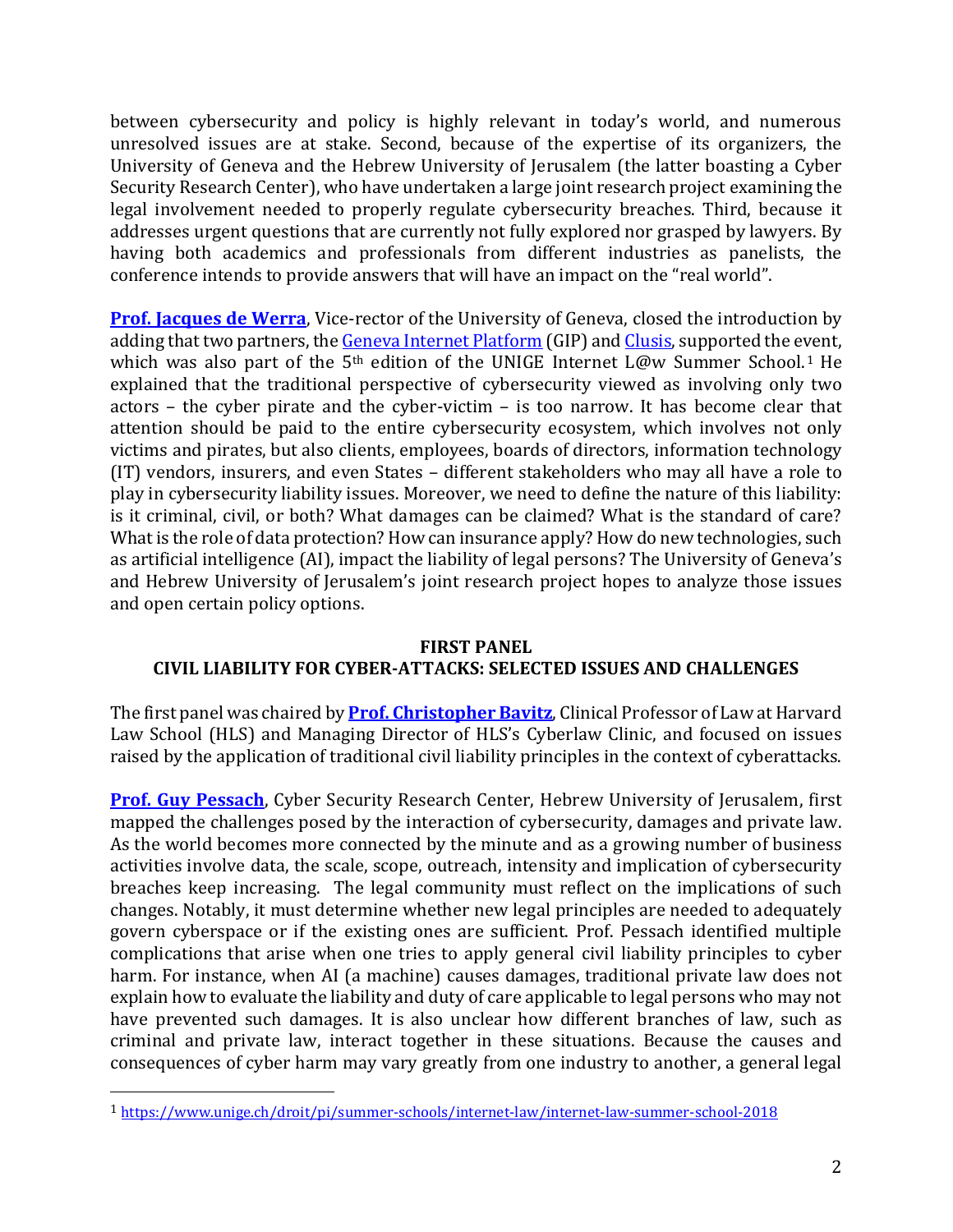analysis is not sufficient to answer those questions; a bottom-up, industry-based analysis is also concurrently required. Prof. Pessach also addressed two fundamental issues that cybersecurity breaches pose to general liability law. The first one regards *software liability*, e.g. liability for harm caused by software malfunction. Traditionally, software has been regarded by law as a service, not a product; as such, in cases of software failure, one could allege the liability of the developer for negligence. However, Courts have also concluded to strict product liability where software-embedded elements installed in so-called "intelligent objects" have caused harm. Against that backdrop, we must reflect on whether such a distinction between the liability of "naked" software and the liability of object-embedded software is necessary, and whether we need to develop a new legal liability regime that would specifically cover software failures. The second issue pertains to *data protection*. Currently, in most jurisdictions, data protection laws are the main mechanisms aimed at preventing and overcoming cybersecurity breaches. However, these laws may not be sufficient anymore, and we may be overseeing important considerations by focusing so much on data protection; we likely need additional layers of liability to fully cover the question of civil liability for cyberattacks.

**[Prof. Damian K. Graf,](https://www.ius.uzh.ch/de/staff/privatdozents/pd-graf/person.html)** Kalaidos Law School & University of Zurich, examined the interactions between civil and criminal liability for cybercrimes under Swiss law. He based his presentation on a hypothetic example where a hacker gets into a hospital's computer system due to failure from the hospital directors to put a cybersecurity protocol in place, and blocks access to the medical files until a ransom is paid. The directors eventually pay the ransom (pecuniary damage) but meanwhile, some patients die due to the impossibility for doctors to access their medical files (personal injury). In such a case, we may find legal basis for both criminal and civil prosecution of some of the parties involved, most obviously the hacker and the hospital directors. Although the criminal and civil actions would be distinct, each having different defendants and purposes (e.g. punishment under the criminal suit and monetary compensation for damages under the civil suit), some material and procedural interactions would necessarily arise between the two proceedings. Looking at the material interactions between criminal and civil proceedings for hospital directors' liability, for instance, we note that some of the constituent elements of the criminal infraction of mismanagement (art. 158 of the Swiss Penal Code)<sup>2</sup> overlap with the constituent elements of directors' civil liability (art. 754 Swiss Code of Obligation)<sup>3</sup>. In addition, criminal law is often dependent on civil law perspective and vice versa. For example, criminal judges often interpret normative constituent elements of a crime by explicitly or implicitly referring to civil law, a practice that has been endorsed by the Swiss Federal Tribunal. Moreover, in many legal traditions, it has been established that a specific term must be interpreted the same way in any field of law, in order to preserve the uniformity of the legal system. On the procedural side, although rules are obviously stricter under criminal proceedings (protection against self-incrimination, higher standard of proof, etc.), we nonetheless identify some interactions. For instance, it is possible in Switzerland to file a civil suit within criminal proceedings, which allows a civil party to rely on the facts established by the prosecutor and benefit from the evidence

<sup>&</sup>lt;sup>2</sup> Namely (i) management of assets, (ii) breach of duty, (iii) damage, (iv) causal link and (v) intent.

<sup>3</sup> Namely (i) director status, (ii) breach of duty, (iii) damage, (iv) causal link and (v) fault.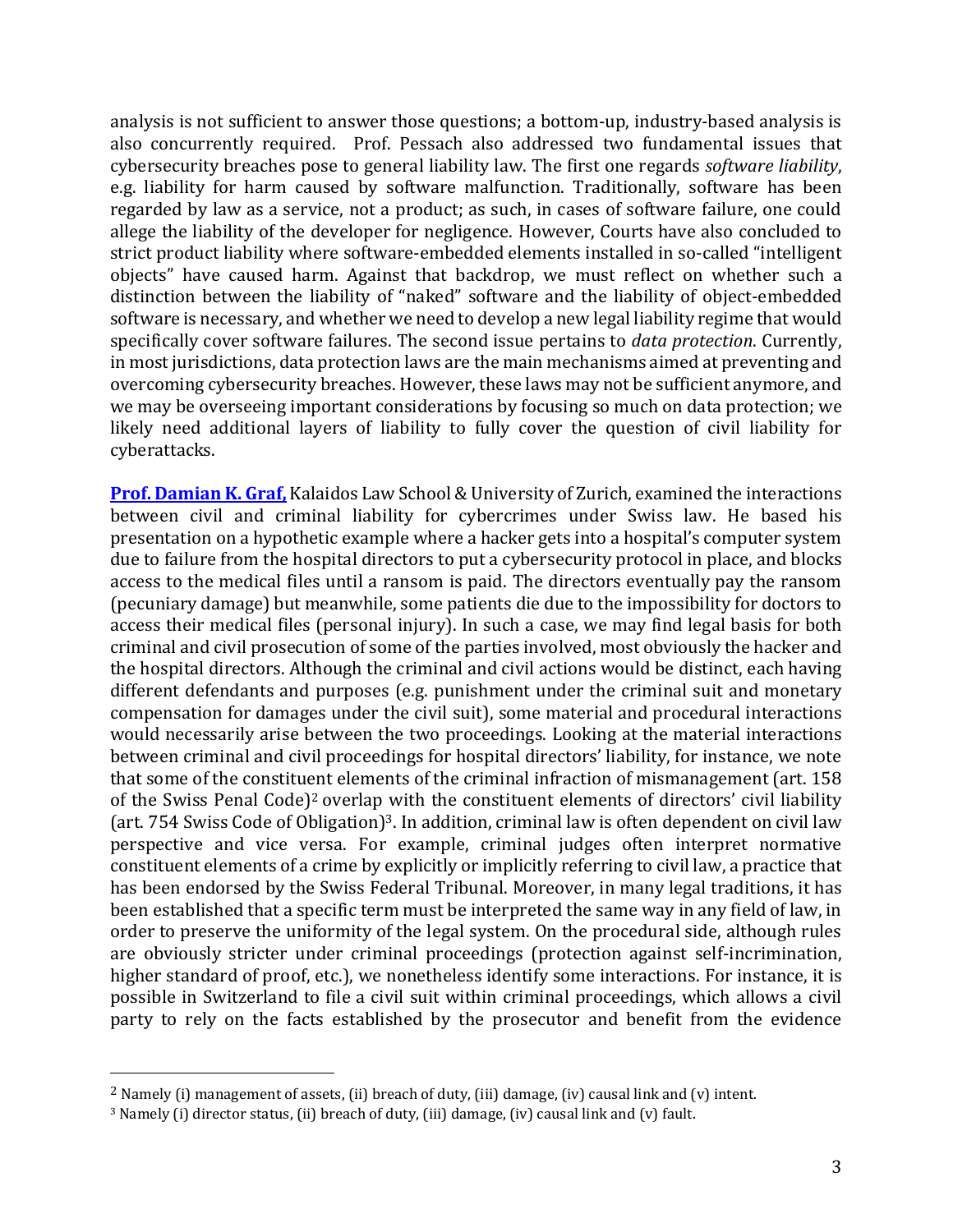collected by law officers. The criminal verdict also often has a binding effect on civil judges confronted with the same problems (although this is not a legal principle).

Discussion then moved on to insurance protection against cyberattacks. According to **[Navid](https://www.linkedin.com/in/navid-kimia-a7520930/)  [Kimia,](https://www.linkedin.com/in/navid-kimia-a7520930/)** Head of Specialties Romandie, Zurich Assurance, increasing digitalisation highlights various risks associated with the use of new technologies such as the Cloud, interconnected devices (IoT) and intelligent cities, as well as with the ever-growing amount of confidential data stored on various supports. With cybercrime costing over \$500 billion yearly to the global economy, managing cyber risk has become a top priority for businesses and governments alike and many now turn towards insurance companies to seek coverage against the consequences of potential cyberattacks – especially now that the General Data Protection Regulation (GDPR) has entered into force. Insurance policies currently cover three types of losses. First, insurance may cover the cost of a business' civil liability, e.g. its defense and indemnification costs if found liable (by negligence, for instance) in the context of a cyberattack that has caused harm to third parties. Second, insurance may cover the business' breach costs, e.g. the direct economic consequences of the attack such as complying with regulations following the breach, notifying customers, obtaining legal counsel, detecting/quantifying/recovering from incident, and managing public relations. Third, insurance may cover the costs related to business interruption (loss of revenue) following a breach. However, an increasing number of companies are also seeking coverage against potential product liability, especially regarding physical harm (for instance following the hacking of autonomous cars). Although well aware of this issue, the insurance industry is not yet able to properly evaluate the risk, and thus product liability is currently excluded from all insurance policies.

**[Prof. Stacey L. Dogan,](https://www.bu.edu/law/profile/stacey-dogan/)** Cybersecurity Alliance, Boston University, addressed trends and perspectives regarding cybersecurity liability in the United States. She explained that although the American legal landscape is not as structured as the European GDPR, it is nonetheless well furnished by a complex set of interrelated standards found in federal law, State law and private obligations. On the federal level, the FTC Act, which is the main statute governing consumer protection against unfair or deceptive trade practices throughout the United States, applies in the context of major security breaches. So far, however, Courts have only rendered a few final decisions concerning the data protection obligations of private actors. Legal actions have mostly resulted in consent decrees, e.g., in cybersecurity matters, public settlement agreements in which a party undertakes to implement certain measures without admitting its liability. These consent decrees have created a sort of "privacy common law" establishing best practices regarding consumer data protection. In addition, some sector-specific federal statutes and regulations also govern data-intensive or sensitive industries such as the health, education, finance and telecommunication sectors. On the State level, data breach notification laws coexist with acts governing unfair and deceptive acts and practices (UDAPs), under which State attorneys general may prosecute wrongdoers – often more aggressively than their federal counterparts. Settlements in those cases may result in voluntary compliance agreements, the State-equivalent of consent decrees, defining best practices for future actors. The States of Massachusetts and California have also enacted specific data security statutes and provided formal guidance to strengthen consumer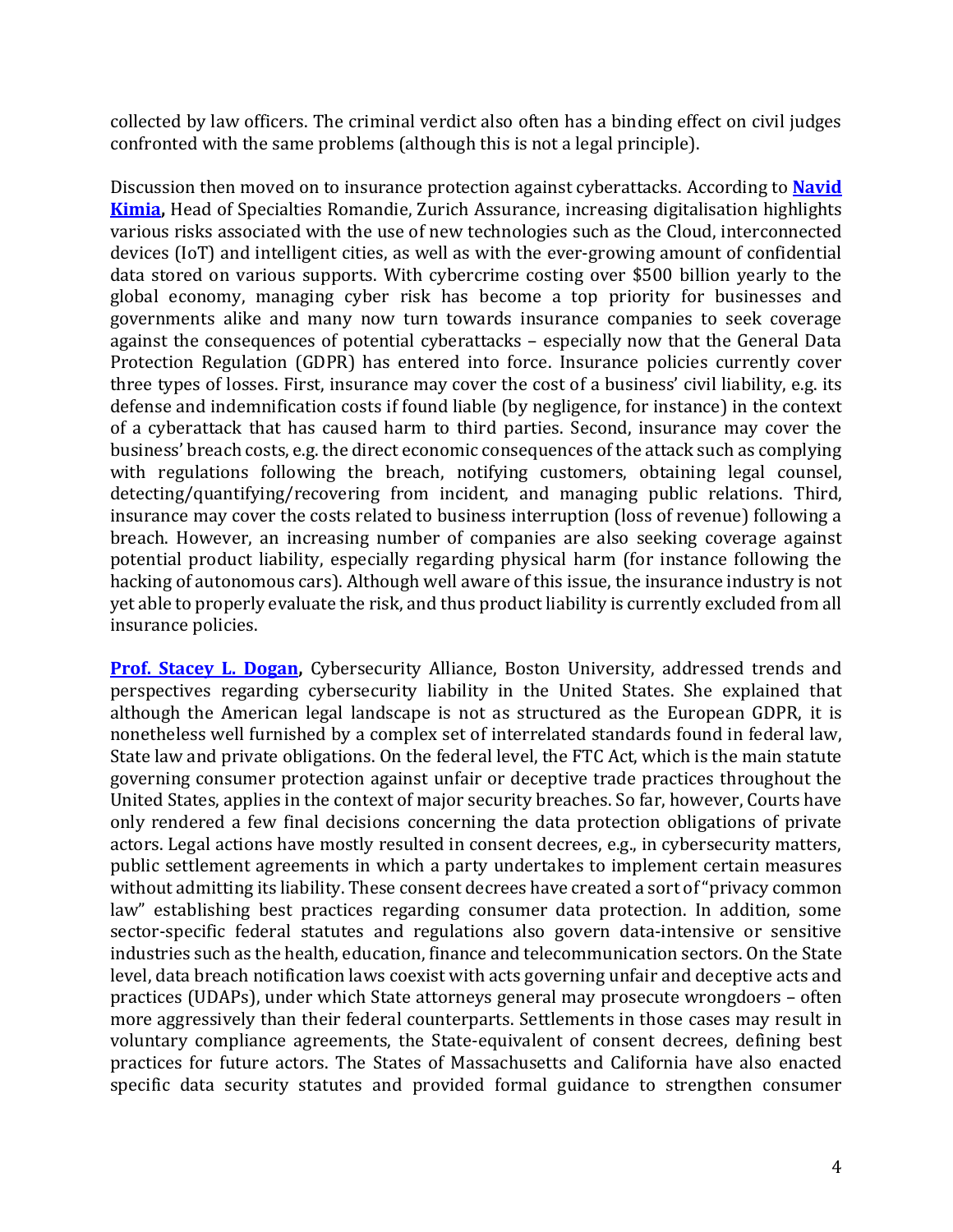protection against data breaches. <sup>4</sup> Finally, various private ordering trends such as best practices (emerging from consent decrees and voluntary compliance agreements), voluntary frameworks and standards (e.g. NIST and CIST Controls), certifications authorities (e.g. CISSP) and licensure bodies, and a growing "privacy bar" complete this legal panorama. Prof. Dogan also exposed two issues that are currently unresolved in privacy breach actions. First, the question of standing to sue is still unclear due to the *Spokeo Inc. v. Robins* case, in which the Court has confirmed that a concrete injury is required for standing; in other words, alleging a mere violation of the law without actual damages is not sufficient. Although it has been clarified that disclosure of financial information to third parties constitute a tangible injury, there is still uncertainty as to other types of injury that may or may not be concrete enough in cybersecurity breach matters (e.g. emotional distress as the result of disclosure of private information). Second, the notion of "substantial harm" required for a FTC action has not yet been defined, thus uncertainty lingers; however, States have more flexibility in this regard and may analyze "harm" in a more generous way. Prof. Dogan concluded her presentation by noting that in the actual political context, developments in the law of cybersecurity and data protection will likely come from the States, not the federal government.

The last speaker of this first panel, **[Dr. Michael Kende,](https://www.linkedin.com/in/michael-kende-4a0144/)** Senior Advisor, Analysis Mason & Visiting Professor, Graduate Institute of International and Development Studies, discussed the economics of cybersecurity. Studies have shown that 93% of cyberattacks are linked to known vulnerabilities or social engineering, and are thus preventable. The consequences of the remaining 7% of (unpreventable) cyberattacks could still be mitigated if businesses were to retain less data and encrypt what is kept. Reiterating that cyberattacks cost over \$500 billion yearly to the global economy, all while causing loss of customers, jobs and privacy, Dr. Kende questioned why isn't our society doing more to prevent or mitigate them. He noted that early inaction in such cases is rather common, giving the example of seat belt use and air bag adoption in vehicles, which took decades to be legally and commonly implemented due to economic challenges despite clear reports and public awareness campaigns on their importance. Today, we are seeing a similar situation with, notably, the use of password managers to increase password security. Even though password managers are crucial for cybersecurity, they are currently evaluated on the market based on various features that do not touch upon safety. Dr. Kende also identified two main cybersecurity market failures. First, he noted that the current cybersecurity framework creates *negative* externalities – e.g. negative financial consequences affecting third parties instead of the concerned party. In the Target data breach that impacted 40 million shoppers whose credit card information was stolen, for instance, losses were estimated at over US \$200 million, yet Target was only ultimately compelled to pay for replacing the hacked credit cards. Because organisations do not bear all the costs of a data breach – e.g. there is little internalisation of costs –, they are less inclined to invest in preventing future breaches, on the basis that it is not economically profitable (prevention would cost more than potential liability). Second, there is a lot of

l

<sup>4</sup> See for instance the *Commonwealth of Massachusetts v. Equifax* (April 3, 2018) case: "The Attorney General, unlike a private litigant (…) is required only to prove that unfair or deceptive acts or practices took place in trade or commerce; she is not required to prove or quantify resulting economic injury. (…) She is not required to allege or prove that any individual consumer was actually harmed (…)".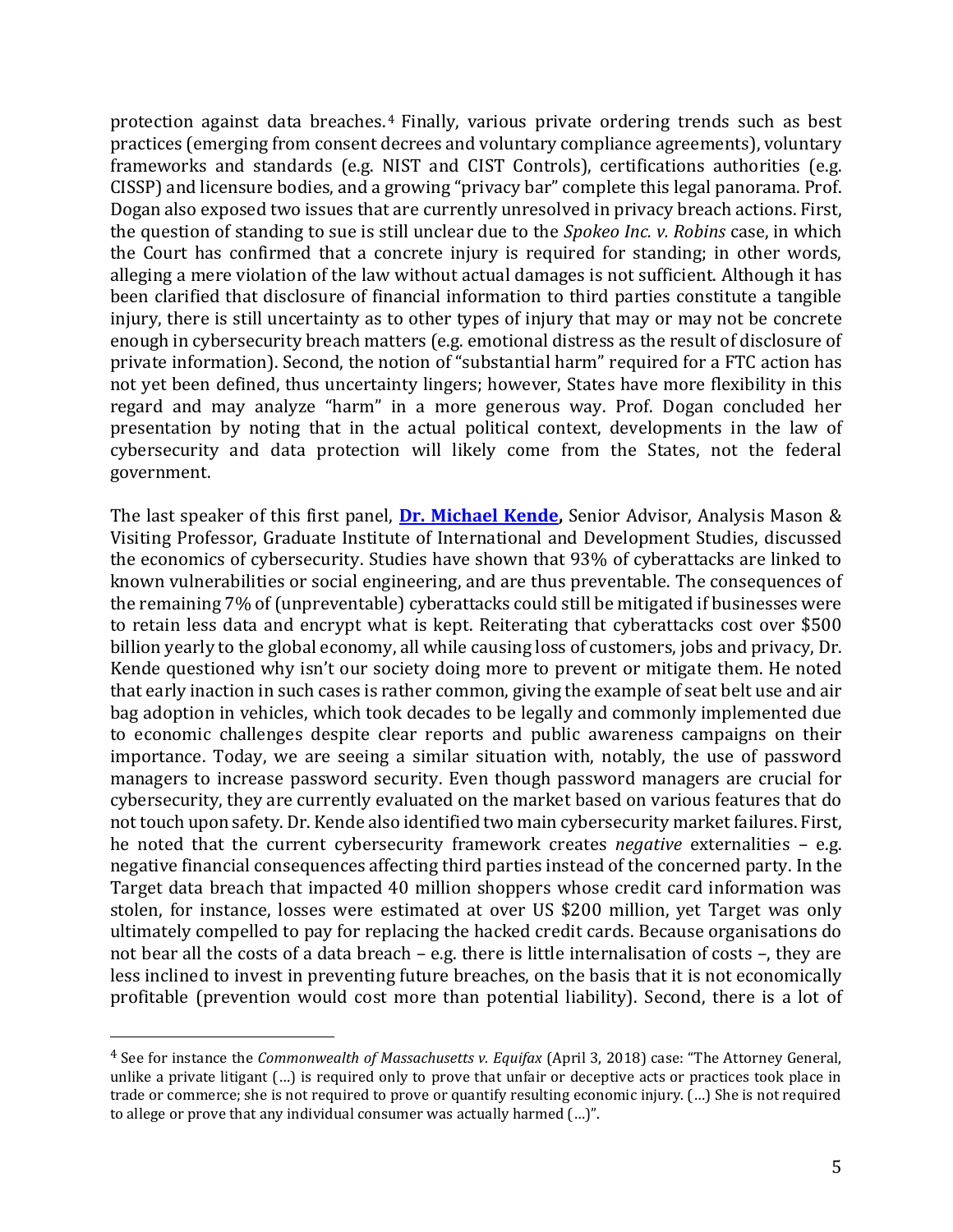*asymmetric information* in the current cybersecurity framework – meaning that one party to an economic transaction is more knowledgeable than the other. Because customers usually do not possess the technical or legal expertise to assess the cybersecurity level of businesses they are dealing with, the latter are less inclined to invest in cybersecurity measures. Dr. Kende explained that these market failures require external solutions. He suggested implementing technology designed around human behaviour (e.g. automatic security updates on operating systems and default password managers). Legislators could also draft regulations to address the market failures. For instance, negative externalities could be eliminated if legislation internalised breach costs and increased breach liability through mandatory disclosure or stronger consumer protection laws, while asymmetric information could be countered by regulating features that consumers cannot verify or assess (e.g. requiring encryption of stored data). Non-regulatory solutions such as security testing/ratings and certification that sets basic standards for cybersecurity could also be envisioned. Dr. Kende concluded by reminding that new technologies such as intelligent devices raise additional allocation of liability issues which inevitably have an economical impact, and illustrated this with a recent example of a failure in the Internet-enabled entertainment system in Jeep Chryslers that allowed remote hacking.

#### **SECOND PANEL**

### **DATA PROTECTION AND CUYBERSECURITY BREACHES: WHAT RISKS OF LIABILITY?**

The second panel, also moderated by **[Prof. Bavitz](https://hls.harvard.edu/faculty/directory/10055/Bavitz)**, explored risks of liability due to data protection and cybersecurity breaches from various national and regional legal perspectives.

**[Dr. David Vasella](https://www.walderwyss.com/en/lawyers/david.vasella)**, Attorney at law, Walder Wyss and Lecturer, University of Zurich, first explored the question under Swiss law. He noted that the Swiss Data Protection Act (DPA) – which is currently being revised in line with the GDPR, but should not change much with regard to the concept of liability – and the Data Protection Ordinance (DPO) of 1993 impose a generic obligation on controllers and processors to take appropriate security measures against data breaches. <sup>5</sup> Specific obligations also apply in the financial sector; for instance, the *FINMA Circular on operational risks* stipulates that banks must implement an IT risk management concept, notably for dealing with cyber risk. Those who violate those obligations may incur civil liability. The general definition of "civil liability" under article 28a of the Swiss Civil Code requires either a contractual breach (e.g. breach of a data processing agreement) or a tort (e.g. breach of data protection law) with proof of fault, damage and causal link in each case. The fault can be any wilful or negligent action or omission by any party (controller, processor, member of the board, etc.). Damages under Swiss law are generally limited to economic losses<sup>6</sup>; this means that embarrassment following a breach and immaterial damages are not covered and damages for pain and suffering are rarely granted.

<sup>5</sup> A "data breach" may be defined as any unauthorized processing of data, including a breach of a processing principle.

 $6$  The Swiss Federal Court has defined a damage as "the involuntary reduction of net assets; it corresponds to the difference between the current amount of the injured party's assets and the amount that the same assets would have if the harmful event had not occurred" (133 III 462, 4.4.2).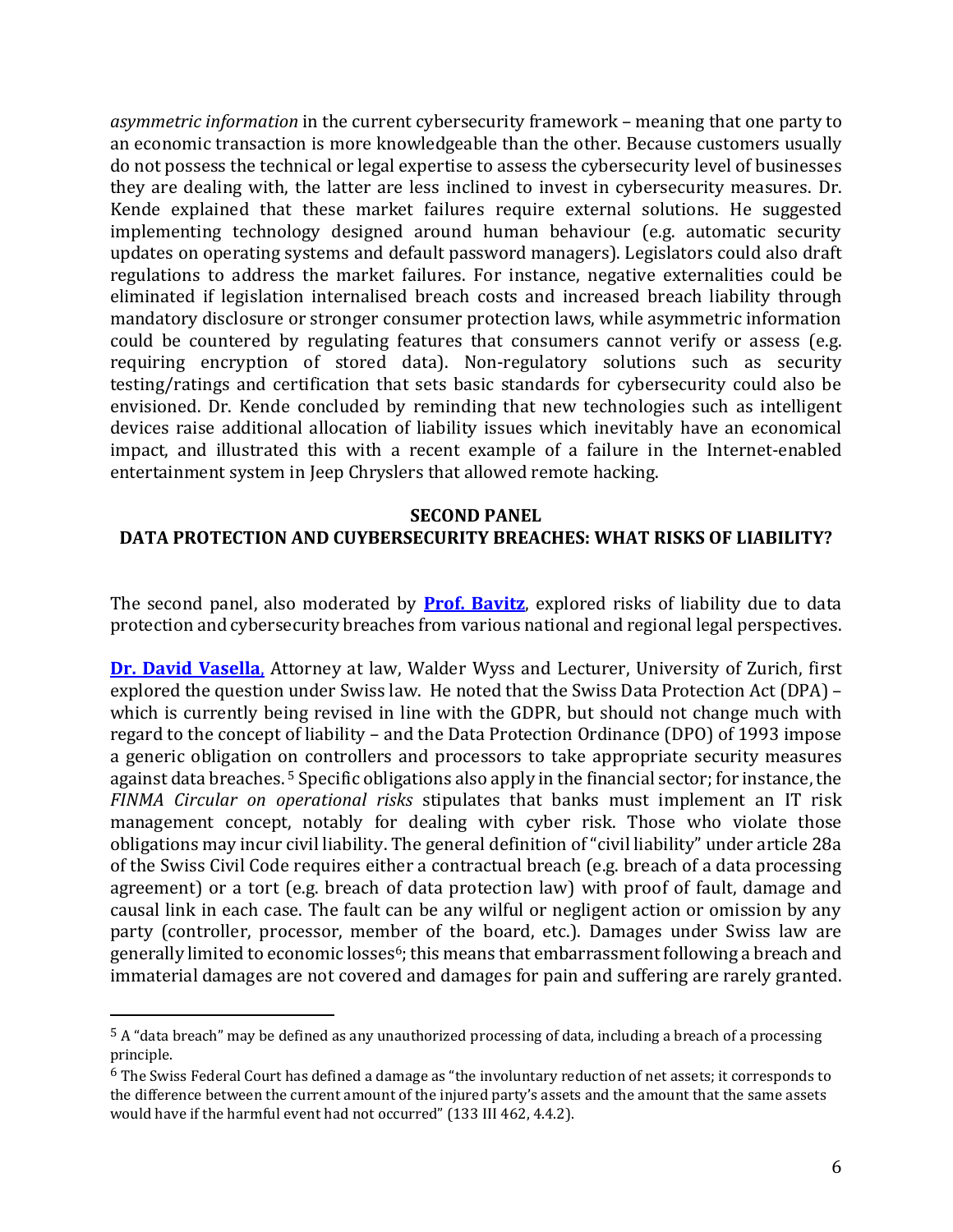Commenting on the role of the GDPR in Swiss law, Dr. Vasella reminded that while the GDPR does not directly apply in Switzerland, it does apply to Swiss businesses who are either offering goods and services in EU countries, monitoring the behaviour of EU residents or dealing with residents of the EU/EEA. As such, Swiss companies may have exposure if they do not fully implement the GDPR. Dr. Vasella further discussed the web of available legal claims in case of a data breach affecting a data processor. Multiple parties may have claims based on contract and/or tort towards the controller and/or the processor jointly and severally<sup>7</sup> (the controller being liable for the processor under the GDPR and Swiss law). For instance, data subjects may claim damages (including non-material damages if they are in the EEA) against both the controller and processor based on tort; the controller's contractual partners may claim damages against the controller (based on contract and potentially tort) and processor (based on tort); authorities may investigate and potentially fine both controller and processor; and the processor itself may have a claim against the controller based on contract and/or tort. However, because the implicated parties generally limit their liability or allocate risks differently through contracts<sup>8</sup>, not all those claims may be pursued in all situations and a careful analysis is necessary in every case.

**[Limor Shmerling Magazanik](https://www.cybertechisrael.com/limor-shmerling-magazanik)**, Director of Strategic Alliances at the Israeli Privacy Protection Authority (IPPA), followed by discussing liability risks from an Israeli perspective. She explained that the data protection system put in place in Israel resembles that of the EU and that the IPPA has vast enforcement powers over both public and private sector organizations. In Israel, privacy protection within the digital sphere is seen as a way to protect basic human rights and multiple legal sources are applicable in that regard. First, some obligations are found in the Basic Law pertaining to human dignity and liberty. A specific Protection of Privacy (PoP) Law also poses the general principle that processors and controllers are responsible for data security. PoP Regulations provide further details on this obligation. A PoP Regulation on Data Security, which governs the entire country, notably ensures that every data controller in Israel implements specific cybersecurity principles in their routine operations. Its goal is to create normative clarity and establish a unified minimum standard of cybersecurity to avoid situations where data controllers claim to respect cybersecurity principles without having implemented anything specific. It also has international applicability and implements a modular approach based on four levels of risk. PoP Regulations on Trans Border Data Flows, PPA Guidelines and Supreme Court rulings complete the legal panorama of cybersecurity in Israel. Ms. Shmerling Magazanik further explained that organizations are required to follow three steps to comply with Israeli privacy legislation: (1) prepare a data mapping and risk analysis, (2) set appropriate security procedures to protect this data, and (3)implement security measures. Serious breaches must be immediately notified to the IPPA, who *may* order public notification if necessary or relevant. Timely breach notification is encouraged by a "first year enforcement policy"; this means that businesses who duly declare data breaches to the IPPA will benefit from softer enforcement measures (for instance, the investigation will generally not be published) than businesses who do not. It is also interesting to note that Israeli data protection law allows class actions and does not require proof of damages under a certain amount. Ms. Shmerling

<sup>7</sup> Articles 50 et seq. and 99(3) CO.

<sup>&</sup>lt;sup>8</sup> Although both the GDPR and Swiss law forbid limitation of liability in specific cases.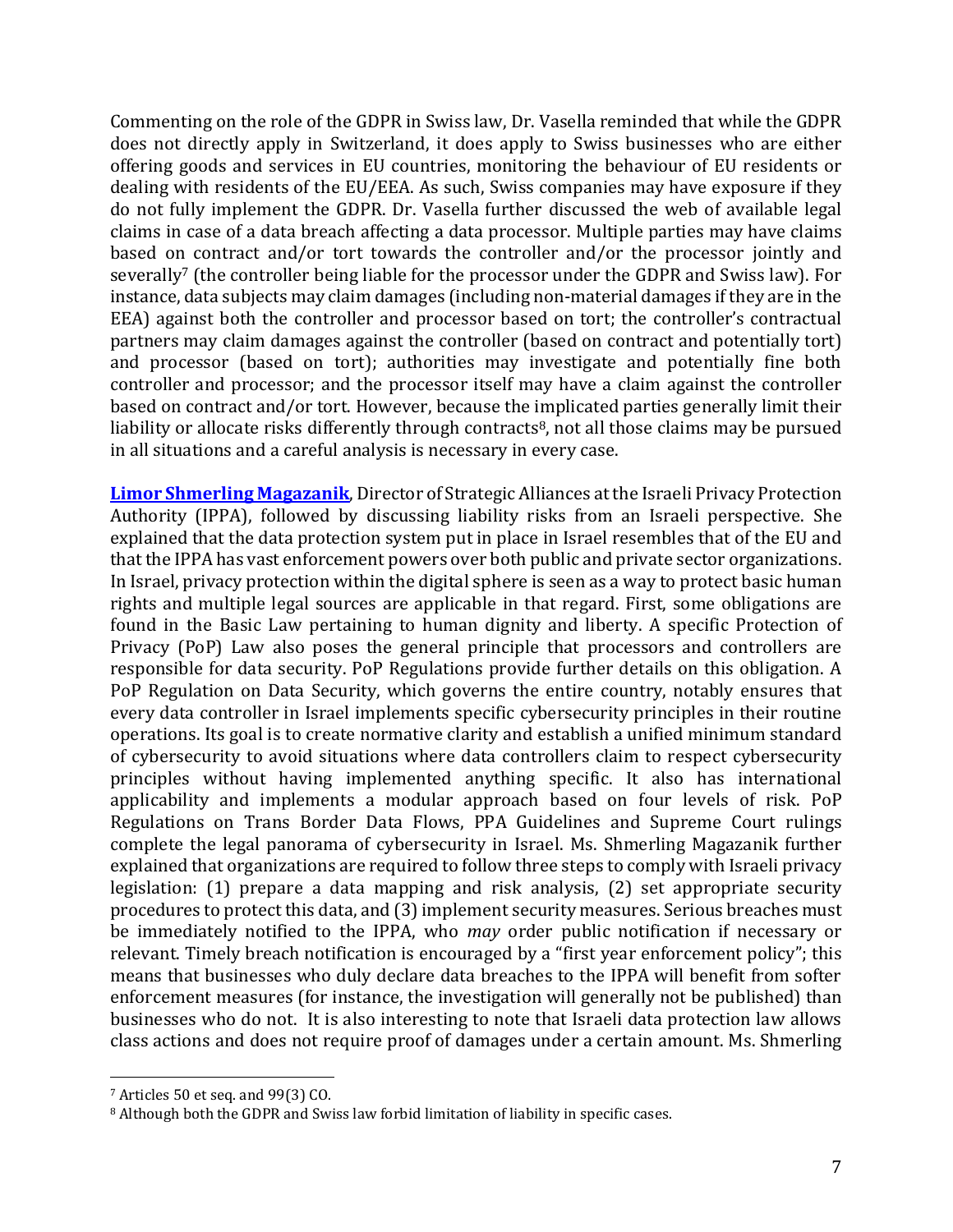Magazanik concluded by reminding the audience that effective data protection policies may only be achieved through the combination of good legislation, good enforcement procedures and good technological knowledge.

The audience then traveled back to Europe with **[Olivier Matter](https://www.linkedin.com/in/olivier-matter-814785a6/)**, European Data Protection Supervisor, who presented the cybersecurity liability framework from EU/GDPR perspectives. With the GDPR having just entered into force on May 25, 2018, data protection in Europe has moved from an ex-ante approach to an ex-post approach. Although the GDPR does not revolutionize data protection principles, it does reinforce them and confer more power to data protection authorities. Under the GDPR, businesses must notify a personal data breach<sup>9</sup> to the supervisory authority (art. 33) and communicate the breach to the data subject (art. 34), subject to possible restrictions found in Recitals 85 to 88. The *Guidelines on Personal Data Breach notification under GDPR* of the Article 29 Working Party provide further guidance to that effect. The GDPR then imposes different duties on data controllers depending on the degree of risk associated with the breach. First, in every situation (even in the absence of risk), controllers must ensure accountability and data security by following an incident management procedure. In addition, if the breach is likely to result in a risk to the data subject (based on factors such as the nature of the breach, the categories of data, the number of data subjects concerned, whether a DPO or other contact point is involved, and the potential consequences to mitigate), said breach must be notified to the competent supervisory authority without undue delay (e.g. not later than 72h after the controller becomes aware of the breach). The processor must also notify the controller of the breach and assist it with all necessary means. Alternatively, if the personal data breach is likely to result in a high risk to the data subjects, these data subjects must be notified of the breach as soon as possible. Recitals 75 and 76 of the GDPR provide guidance on assessment of risks (to determine whether a breach is likely to result in a risk or a high risk to the data subject). They notably establish that the assessment must consider the potential severity of the breach and likelihood of impact on the rights and freedoms of data subjects. The nature, sensitivity and volume of data involved also play a role, especially when special categories of individuals (such as children or other vulnerable individuals) or data controllers (such as hospitals) are concerned. In that regard, Mr. Matter proposed a matrix that could be followed. Finally, Mr. Matter noted that the GDPR has also heightened sanctions and remedies that may be imposed by data protection authorities, the whole to hopefully mitigate data breaches and their impacts in the EU.

### **THIRD PANEL**

# **RISK MANAGEMENT: WHAT STANDARD OF CARE FOR VICTIMS OF CYBER-ATTACKS?**

The third panel analyzed the standard of care applicable to potential victims of cyberattacks and was chaired by **[Dr. Yaniv Benhamou](https://www.unige.ch/droit/collaborateur/cema/benhamou-yaniv/)**, Lecturer, University of Geneva and Attorney at law, Lenz & Staehelin.

l

 $9$  A personal data breach is defined as "a breach of security leading to the accidental unlawful destruction, loss, alteration, unauthorized disclosure of, or access to, personal data transmitted, stored or otherwise processed" (art. 4(12) GDPR) or an information security breach leading to the compromise of confidentiality, availability and/or integrity of personal data under the responsibility of the controller.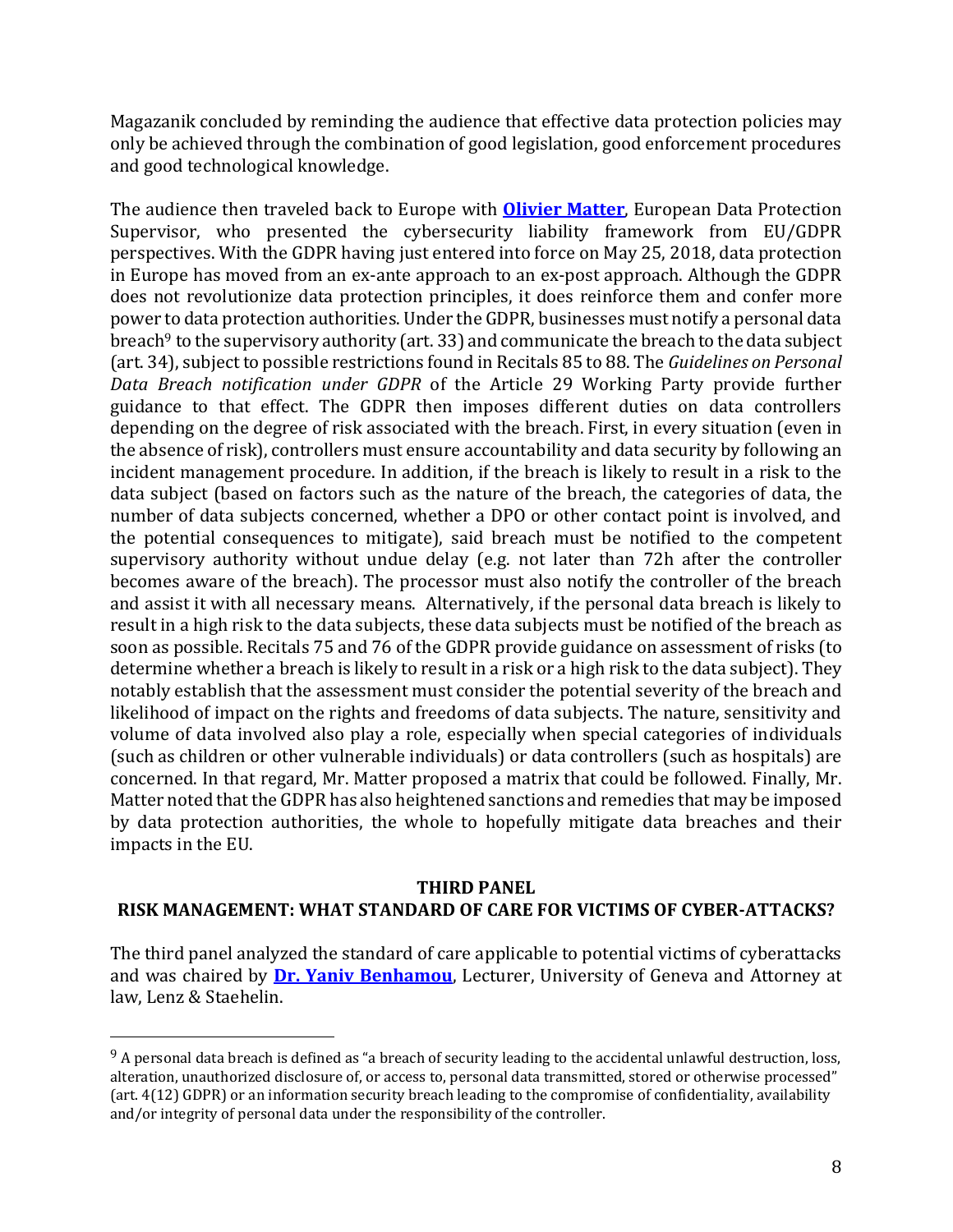**[Dr. Michel Jaccard](https://www.idest.pro/avocat/michel-jaccard/)**, Attorney at law, id est avocats, first discussed the legal framework and challenges associated with businesses' risk mitigation and management strategies. He indicated that risk mitigation in the context of cyber incidents is a complex task: on the one hand, businesses must try to prevent cyber attacks through careful analysis, comprehensive anticipation and detailed planning, yet on the other hand, once an incident occurs, it becomes necessary to act quickly without all the facts at hand. This proves difficult for lawyers who are used to thoroughly investigating relevant facts before taking action. Constructing a legal framework pertaining to cyber incidents is also arduous, notably because the definition of a "cyber incident" in itself is not clear; each industry currently has its own definition in its company policies. For instance, can failure by an employee to renew his password every 3 months (in contravention to company policy) be qualified as a "cyber incident", even if there is no consequence? Does the definition only include successful attacks, or also failed attempts? Does it cover mere risks without exploitation of data, or is actual damage necessary? Understanding cyber incidents is not an easier task; for each occurrence, one must determine the cause (e.g. technological weakness, organizational failure, human negligence), the identity of the attackers, their motivations, and the impacts on the business (e.g. loss of trust, valuable assets or even entire business critical functions). Dr. Jaccard also submitted that the current legal liability framework is not yet adapted to the cyber world. As such, many uncertainties remain and must be addressed by lawyers and in-house counsels. For instance, it is unclear how to enforce a sanction under criminal law; how to recover damages under civil law; how to assign blame under labour law (when employees may be involved); how a business may minimize its exposure towards clients under contractual law; and what industry-specific obligations must be taken into consideration when assessing liability. Moreover, depending on the nature of the cyberattack at issue, different types of reactions may be appropriate; some situations require instant legal engagement while others may simply need internal monitoring. Dr. Jaccard specified that the most important for businesses in every situation, however, is to ensure that appropriate technological and organisational risk mitigation measures are in place, and that policies (such as staff regulations, access control policies and incident response plans) are enacted, internally communicated and enforced. Other appropriate risk mitigation actions include training of personnel, drafting of policies and templates and testing/updating. In light of the above, Dr. Jaccard concluded by suggesting that businesses follow these steps in case of a cyberattack: (1) document the attack, preserve the evidence; (2) assess scenarios and related legal steps; (3) prepare notifications; (4) file criminal and civil complaints; (5) review all internal and external communications; (6) review all business agreements for *force majeure*, business continuity, confidentiality and liability issues.

The next presentations focused on cyber risk mitigation in specific industries. First, **[Kim-](https://www.linkedin.com/in/kim-andr%C3%A9e-potvin-2ba10a2/)[Andrée Potvin](https://www.linkedin.com/in/kim-andr%C3%A9e-potvin-2ba10a2/)**, Chief Operating Officer, Landolt & Cie, discussed risk mitigation standards in the banking and financial industry. She noted that the open banking infrastructure now required by clients (implying mobility, instantaneity and personalization) is not fully compatible with a bank's data security duties, which notably include ensuring that a client's identity, data and operations are fully protected. Indeed, developing the latter necessarily implies weakening the latter and vice-versa. A "zero risk" approach is not conceivable anymore and the banking industry's objective is therefore to reduce risks as much as possible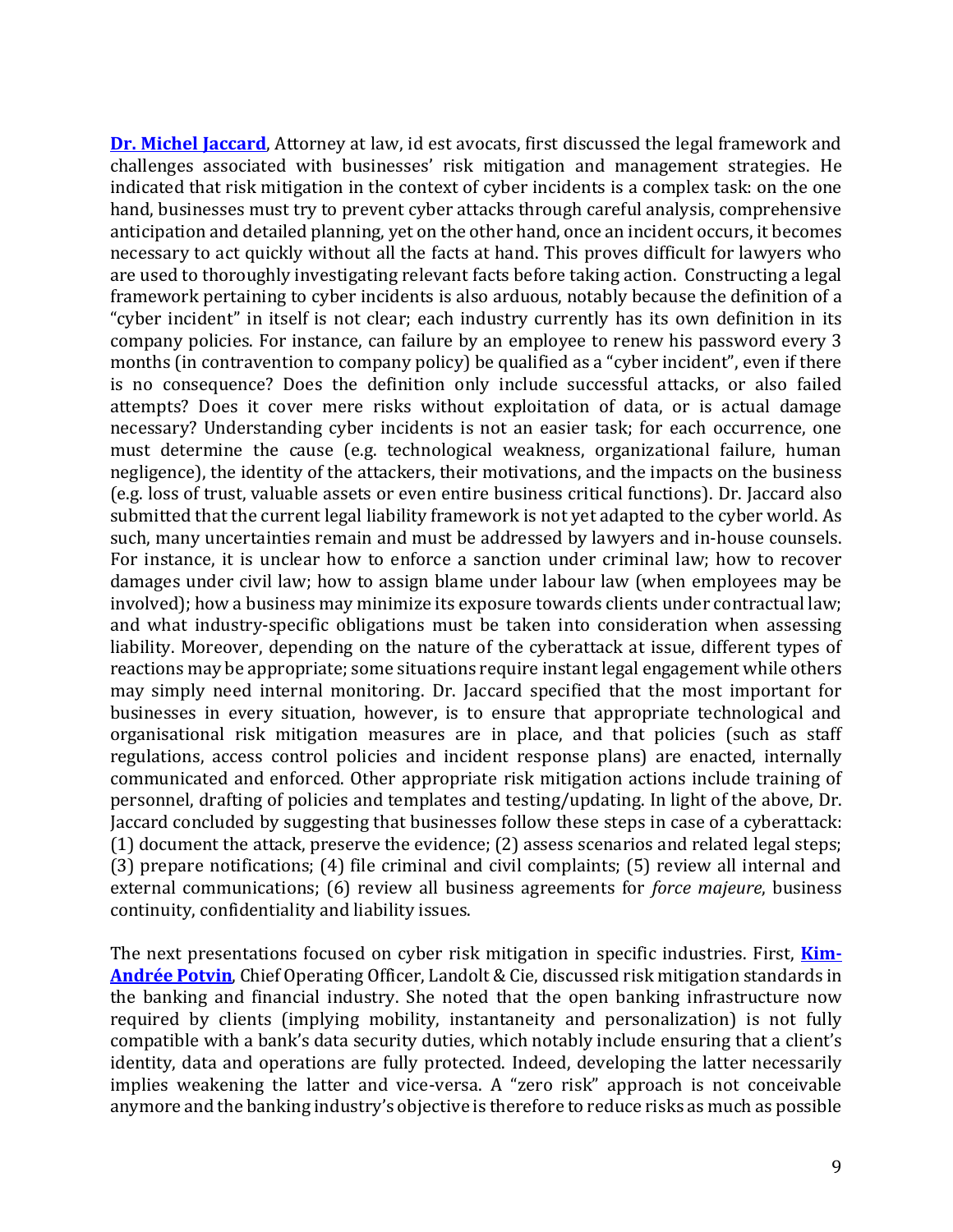while balancing those two elements. However, the balance is currently asymmetrical, because even if a bank blocks 99% of cyberattacks, a sole breach may be fatal to its operations. Ms. Potvin further explained that in the past years, banks have moved from a very secured but very closed "fortress model" to a more open but less secure "airport hub" model. She noted that threats faced by the banking and finance industry are both external (the most common including phishing, hacking and data breaches) and internal (e.g. employees who may, often involuntarily, pose actions detrimental to cybersecurity); it is therefore necessary for these industries to develop a comprehensive data leakage prevention program. In conclusion, Ms. Potvin argued that cybersecurity must be at the core of a company's transformation and development. Indeed, today's innovative banking methods necessarily imply the handling and online transfer of client data, which poses greater risks with regard to data protection; cybersecurity experts must therefore be involved from the start and give their input on all aspects of banking development instead of only being called to solve problems after they have arisen. The finance industry should keep in mind that cybersecurity is an asset: it reassures managers, board members and clients, and provides a strong base on which to build innovative solutions, allowing a business to keep moving forward.

**[Gadi Perl](https://www.linkedin.com/in/gadi-perl-03487b4b/)**, Cyber Security Research Center, Hebrew University of Jerusalem, moved on to discuss the complexities of regulating autonomous cars. Concretely speaking, these cars are comprised of an aggregation of technologies including sophisticated sensors, AI-based picture recognition and decision tree algorithms, and connectivity. Mr. Perl argued that the current regulations pertaining to those cars are insufficient. Indeed, recent accidents, such as the accident of a self-driving Uber test car in Arizona in March 2018, have revealed gaps in the current regulatory regime, namely because the liability and privacy legal principles applicable to such accidents are unclear. We need regulation so that people will trust and accept this new technology, which has tremendous societal value (one may think about the lives saved and accidents avoided, the infrastructure improvements, and the social equality brought by the fact that anyone would be able to drive despite their personal health conditions). Although many academics have studied the issue from different points of view (privacy, cybersecurity, liability, ethics, etc.), so far, their theories have been conflicting and none has been able to propose a complete regulation scheme or a holistic solution that is fully applicable to current technologies. Mr. Perl's proposed solution is to regulate autonomous cars by regulating the technologies that compose them. This could be done by dividing the end product into its constructing technologies, namely the sensors, the driving algorithms, the connectivity devices and the mechanical vehicle itself, and defining each of these components up to the level required for regulation. This process would allow us to identify the legal issues pertaining to each component (for instance, the sensors raise privacy and cybersecurity issues, whereas the algorithms raise liability, ethics and risk management questions) and propose adequate regulation to solve them.

**Jean [Yves Art,](https://www.linkedin.com/in/jean-yves-art-aa0126125/)** Senior Director, Strategic Partnerships, Microsoft, concluded this panel discussion by addressing the standards in the software industry and the role of the Digital Geneva Convention. He explained that two unprecedented ransomware cyberattacks – WannaCry and NotPeyta – have been launched or sponsored by countries against citizens in the last years. These attacks, whose scopes went beyond the more "traditional" cyber crimes such as phishing or hacking, shed light on the dangers associated with the increasing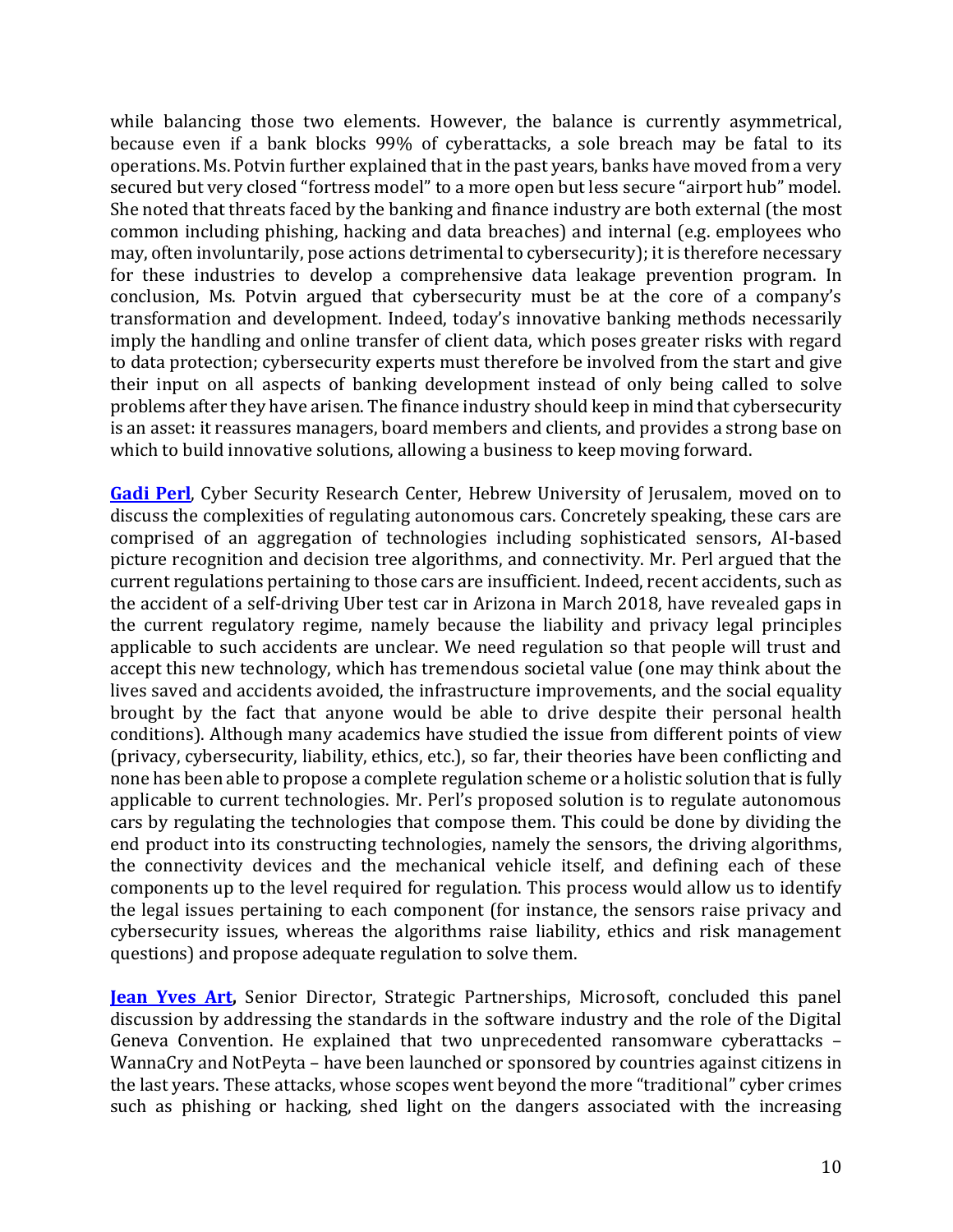implementation of artificial intelligence and computing devices in all aspects of our lives, and on the necessity for the international community to take action as quickly as possible. Although a few provisions of international law could perhaps apply to these cyberattacks launched by States against citizens – the prohibition of the use of force in international relations, for instance, could possibly be interpreted as including "cyber force", and it could be argued that such attacks constitute "armed conflicts" under the Geneva Conventions – many gaps remain since international legislation was not drafted with the cyber world in mind. It is against that backdrop that Microsoft introduced the idea of a Digital Geneva Convention to fill in those gaps. Through this Convention, nation States would pledge to refrain from launching cyber attacks at civilians and infrastructures in times of peace. Companies in the tech sector have already taken important steps to limit such cyber attacks and mitigate their effects. In particular, they have recently adopted the Cybersecurity Tech Accord in which businesses pledge to protect consumers worldwide and to refrain from aiding governments to carry out cyber attacks. To date, approximately 50 tech companies have adhered to the Tech Accord.

## **FOURTH PANEL (DISCUSSION) THE FUTURE OF CYBERSECURITY: ARTIFICIAL INTELLIGENCE AND OTHER CHALLENGES**

**[Dr. Jovan Kurbalija](https://www.diplomacy.edu/courses/faculty/kurbalija)**, Geneva Internet Platform, moderated the last panel of the conference, during which **[Dr. Tamar Berenblum](https://csrcl.huji.ac.il/people/tamar-berenblum)**, Cyber Security Research Center, Hebrew University of Jerusalem, **[Prof. Solange Ghernaouti](https://applicationspub.unil.ch/interpub/noauth/php/Un/UnPers.php?PerNum=3413&LanCode=37)**, University of Lausanne, **[Marco Obiso](https://www.itu.int/en/ITU-D/Regional-Presence/Europe/Documents/Events/2016/Cybersecurity%20Forum%20Bulgaria/Bio_Marco_Obiso.pdf)**, Head ICT Applications and Cybersecurity Division, International Telecommunications Union, **[Prof.](https://www.unige.ch/gsem/fr/recherche/corps-professoral/tous/dimitri-konstantas/)  [Dimitri Konstantas](https://www.unige.ch/gsem/fr/recherche/corps-professoral/tous/dimitri-konstantas/)**, University of Geneva and **[Christophe Nicolas](https://www.weforum.org/people/christophe-nicolas)**, Group Chief Information Officer, Kudelski Group and SVP & Founder, Kudelski Security, discussed about "The Future of Cybersecurity: Artificial Intelligence and other Challenges".

The panellists noted that artificial intelligence (AI) is a very complex concept which poses a plethora of challenges to individual and collective security. One of these problems is that cybercrime is currently studied in different ways by different industries; for instance, computer experts concentrate on the technology used whereas social scientists attempt to find anthropological explanations for cybercrime, but they do not necessarily take the time to reconcile their views and findings. In addition, policymakers usually do not take enough time to engage with those possessing expertise on this technology, in order to understand it better and regulate it accordingly. Top managers are also often oblivious to the cyber dangers looming over their businesses, because the security experts do not necessarily share information with them. We do not know yet whether and/or how AI can be helpful in managing cybersecurity risks (by helping deter attacks for instance) at both State and private levels, so collaboration between different actors is of the utmost importance to find answers.

Another of the challenges making it difficult to adequately regulate data use and cybersecurity is the generation gap. Technology changes so quickly that even if we regulate it today, the next generation will deal with it differently, and the definition of fundamental notions such as privacy will evolve. It is still important, however, to try to build something to